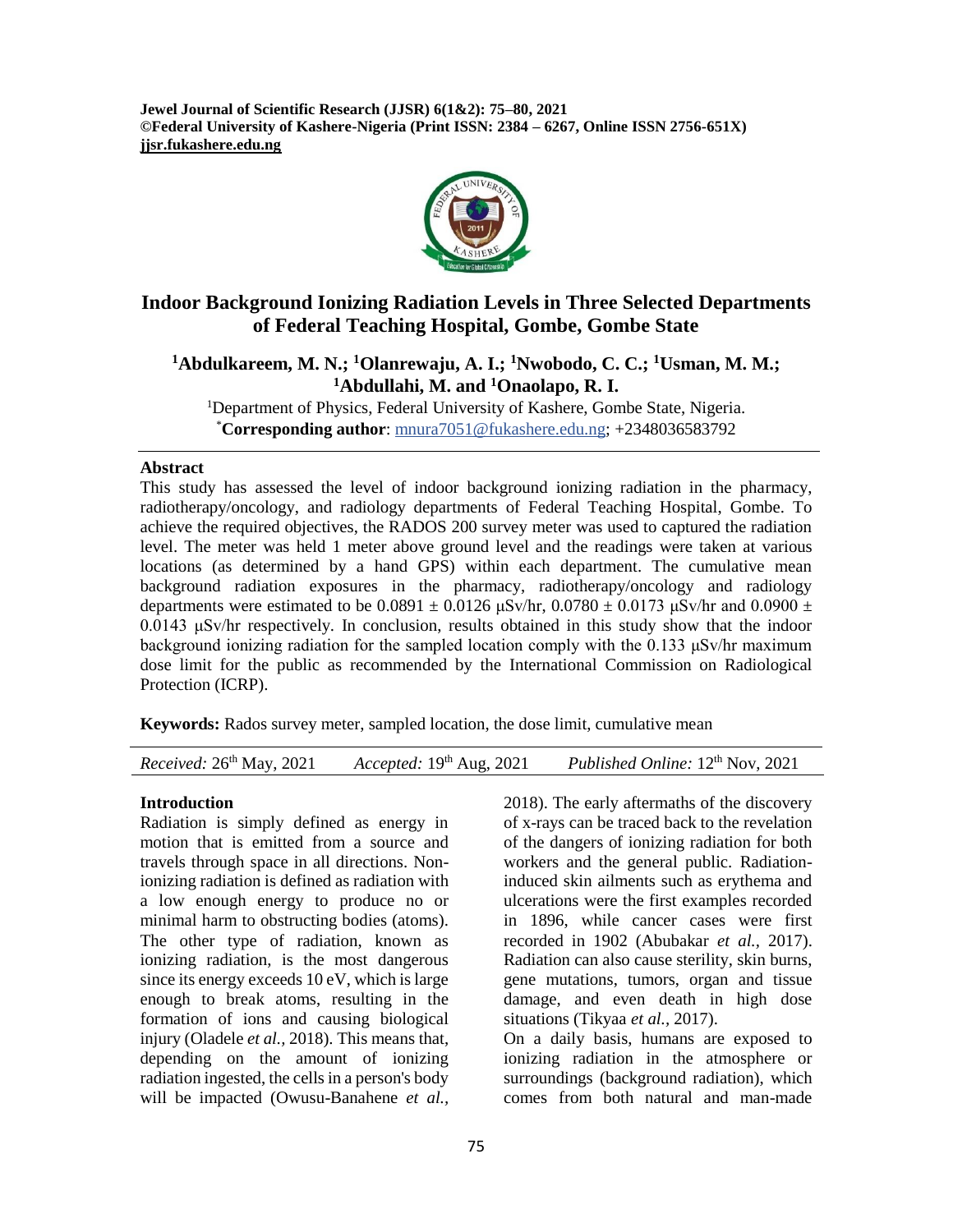sources (James *et al.,* 2015). Among all anthropogenic sources of ionizing radiation, radiation exposure from radiology modalities has been the highest (Taskin *et al.,* 2009). As a result, background radiation levels must be measured in areas where they are used to guarantee that radiation levels are below safe limits (Achuka *et al.,* 2019). Due to high level of leaking radiation, the patient, operator, and general public were exposed to more radiation. (Muhammad *et al.,* 2018). The bremsstrahlung process, which creates xrays, is used in the majority of radiology modalities. X-rays are thought to account for around 14% of total global radiation exposure from both man-made and natural sources (González *et al.,* 2004). Achuka *et al.,* (2019) studied the assessment of the level of radiation exposure from radiography facilities in selected radio diagnostic centers in the south western part of Nigeria using Digilert 200, the result showed that the mean background exposure in the sample centers, were found to vary from 0.137 to 0.183 *μSv/h*. The background radiation doses from the exposure level in all the centers were found to exceed the recommended limits. Also, another study carried out by James *et al.,* (2015) involved the measurement of indoor and outdoor background ionizing radiation level at Kwali General Hospital, Abuja, Nigeria using a well calibrated Geiger muller counter; Atomtex AT1117M radiation monitor. The results obtained showed that the dose equivalents ranged from 0.100±0.001 μSv/h to 0.124±0.007 μSv/h with an average of 0.107±0.003 μSv/h for indoor measurement. The study further revealed that the obtained values are slightly below the standard background radiation. Also, since radioisotopes, like various isotopes of iodine, are employed in the pharmacy department, the area might contain a certain amount of ionizing radiation. All of the aforementioned departments, as well as radiotherapy and oncology, are present at Federal Teaching Hospital Gombe. The International Commission on Radiological Protection, on the other hand, suggests that occupational radiation exposure be limited to 0.133 μSv/h (ICRP, 2007).

## **Materials and Methods**

The following are the materials that were used for the research. A well-calibrated multi-purpose survey meters (RADOS 200) was used to measure the background radiation. The device can detect gamma rays, X-rays and Beta Radiation. And it was calibrated with a calibration factor of 0.1 at Ahmadu Bello University's Center for Energy Research and Training in Zaria, under the International Atomic Energy Agency, (IAEA, 2016). A Global Positioning System (GPS) was used to determine the exact location of each of the sampling points within the study area.

## **Methods**

## *Taking Readings with the Survey meter (Dose Rate Measurement)*

The zero error of the survey was first checked and recorded alongside the calibration factor of the instrument. At each strategic point within the study area, the survey meters were placed at a height of 1 meter from the ground level. Then the readings were taken three times at each location within each department and the average values were obtained in each case. The figures/tables were calculated and analyzed using Microsoft Excel software. *Calculation of the Standard Deviation to the Mean*

The standard deviation from each mean value obtained will be estimated using the relation:

$$
S.D = \sqrt{\frac{1}{N} \sum_{i=0}^{N} (x_i - \mu)^2}
$$

Where:  $N =$  number of readings in each instance

 $X_i$  = individual values from the survey meter

 $\mu$  = mean value.

### *Comparing Findings with the Recommended Values*

The cumulative mean values for radiation levels from each of the sampled departments were compared to each other to determine areas of minimum and maximum radiation dose rates and the contribution of radiation to each sampled department were obtained using a pie chart.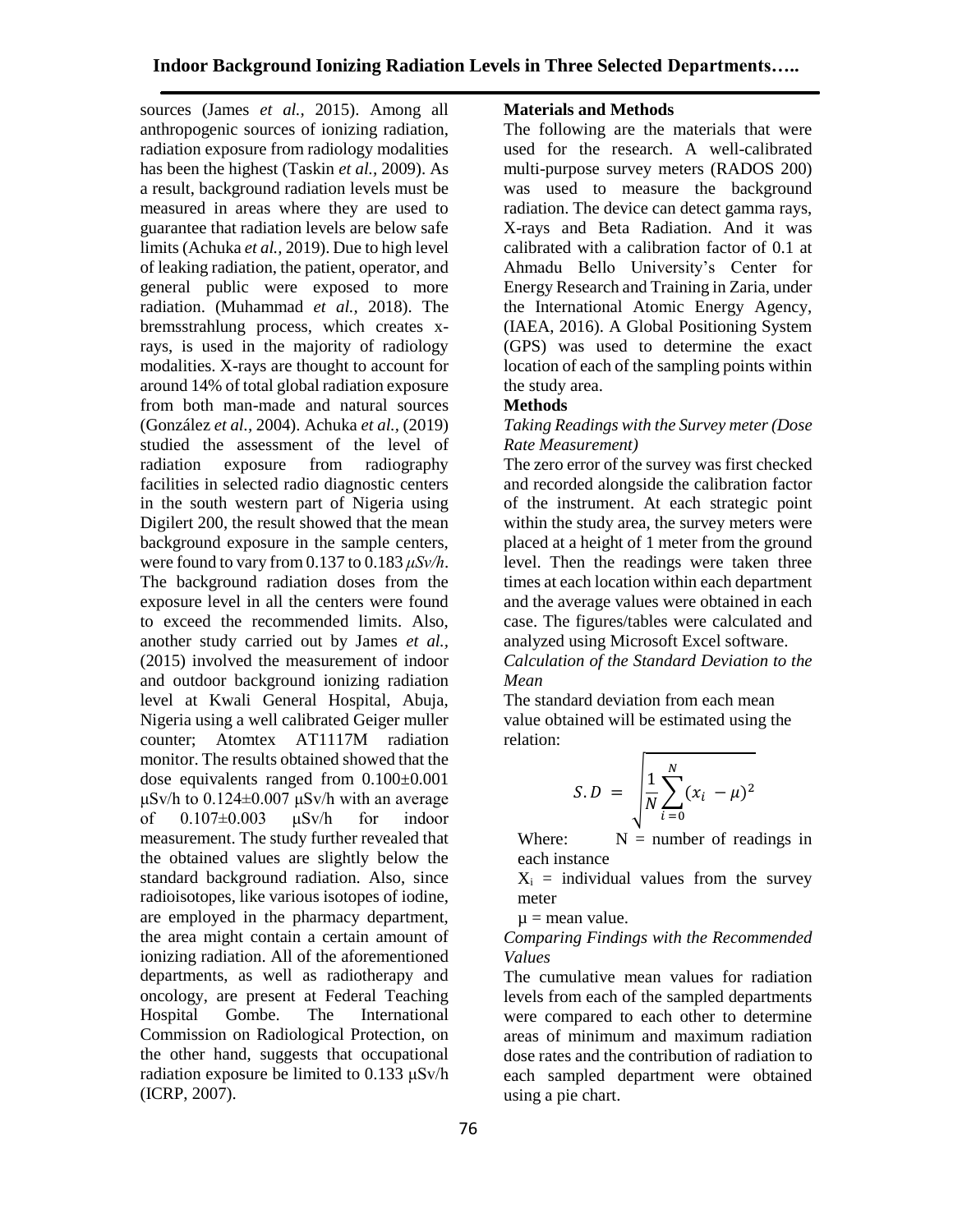#### **Results**

The indoor mean background radiation estimated from three different measured dose rates obtained using the survey meters and are presented in tables 1, 2, and 3 respectively. The measurements show that the maximum cumulative mean indoor ionizing radiation was observed in the radiology department and the minimum in the radiotherapy/oncology with values of 0.0900  $± 0.0143$  μSv/hr and  $0.0780 ± 0.0173$  μSv/hr respectively as shown in table 4. The percentage distribution of radiation level to each selected department are shown in Figure 1.

#### **Table 1: Background Radiation Estimates in the Pharmacy Department**

| <b>Location</b>                                                                         |                             | <b>GPS</b> Reading                                    | <b>Survey Meter</b><br>Readings $(\mu Sv/hr)$ |                 | <b>Mean</b><br>$(\mu Sv/hr)$ | S.D    | Mean $\pm$ S. D |                     |
|-----------------------------------------------------------------------------------------|-----------------------------|-------------------------------------------------------|-----------------------------------------------|-----------------|------------------------------|--------|-----------------|---------------------|
| Code                                                                                    | <b>Name</b>                 |                                                       | 1 <sup>st</sup>                               | 2 <sup>nd</sup> | 3rd                          |        |                 |                     |
|                                                                                         |                             | Lat.10°17'52"N                                        |                                               |                 |                              |        |                 |                     |
| P <sub>1</sub>                                                                          | <b>HOD</b> Office           | Lon. $11^{\circ}8'18''E$<br>Lat.10°17'58"N            | 0.06                                          | 0.07            | 0.08                         | 0.0700 | 0.0082          | $0.0700 \pm 0.0082$ |
| P <sub>2</sub>                                                                          | Toilet                      | $Lon.11^{\circ}8'17"E$<br>Lat.10°18'0"N               | 0.04                                          | 0.04            | 0.03                         | 0.0367 | 0.0047          | $0.0367 \pm 0.0047$ |
| P <sub>3</sub>                                                                          | Cloak Area<br>Semi-         | Lon. $11^{\circ}8'16''E$<br>Lat.10 $^{\circ}17'55''N$ | 0.04                                          | 0.06            | 0.07                         | 0.0567 | 0.0125          | $0.0567 \pm 0.0125$ |
| P4                                                                                      | packaging Area              | Lon.11°8'17"E<br>Lat.10 $^{\circ}$ 17'59"N            | 0.10                                          | 0.12            | 0.09                         | 0.1033 | 0.0125          | $0.1033 \pm 0.0125$ |
| P <sub>5</sub>                                                                          | Aseptic Room<br><b>NHIS</b> | Lon.11°8'25"E<br>Lat.10 $^{\circ}$ 17'51"N            | 0.15                                          | 0.13            | 0.16                         | 0.1467 | 0.0125          | $0.1467 \pm 0.0125$ |
| P <sub>6</sub>                                                                          | Pharmacy                    | Lon.11°8'17"E<br>Lat.10°17'52"N                       | 0.14                                          | 0.12            | 0.07                         | 0.1100 | 0.0294          | $0.1100 \pm 0.0294$ |
| P7                                                                                      | A & E/GOPD                  | $Lon.11^{\circ}8'17"E$                                | 0.11                                          | 0.09            | 0.10                         | 0.1000 | 0.0082          | $0.1000 \pm 0.0082$ |
| 'NHIS'-National Health Insurance Scheme, 'A & E'/'GOPD'- Accident and Emergence/General |                             |                                                       |                                               |                 |                              |        |                 |                     |

Outpatient Department



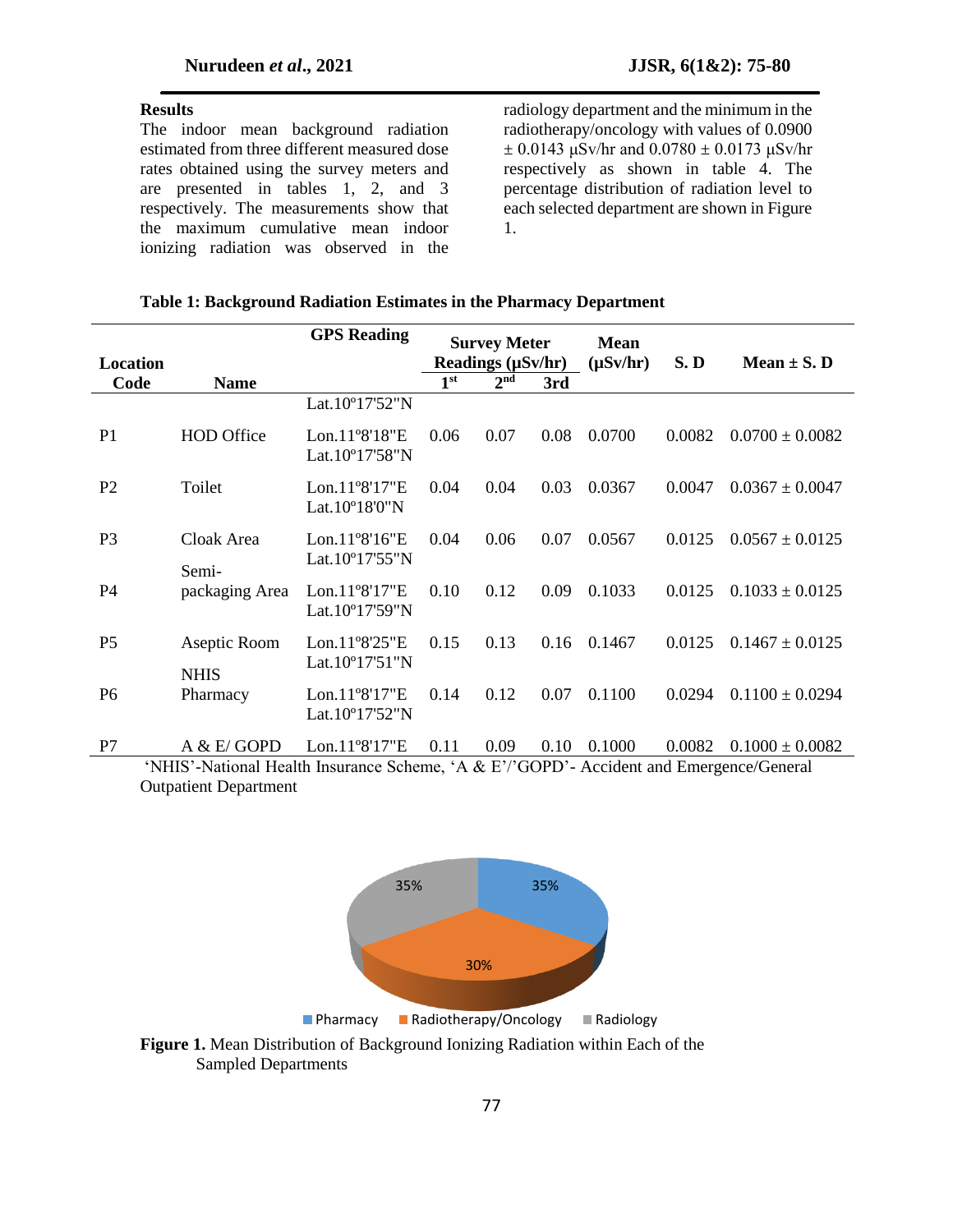**Indoor Background Ionizing Radiation Levels in Three Selected Departments…..**

| Location<br>Code | <b>Name</b>         | <b>GPS</b> Reading         | <b>Meter</b><br><b>Survey</b><br>Readings (µSv/hr) |      | <b>Mean</b><br>$(\mu Sv/hr)$ | S.D    | Mean $\pm$ S. D |                     |
|------------------|---------------------|----------------------------|----------------------------------------------------|------|------------------------------|--------|-----------------|---------------------|
|                  |                     |                            | 1 <sup>st</sup>                                    | 2nd  | 3rd                          |        |                 |                     |
| R1               | <b>Control Room</b> | Lat. $10^{\circ}17'53''N$  | 0.03                                               | 0.06 | 0.11                         | 0.0667 | 0.0330          | $0.0667 \pm 0.0330$ |
|                  |                     | Lon. $11^{\circ}8'19''E$   |                                                    |      |                              |        |                 |                     |
| R <sub>2</sub>   | Toilet              | Lat.10 $^{\circ}17'52''N$  | 0.08                                               | 0.10 | 0.09                         | 0.0900 | 0.0082          | $0.0900 \pm 0.0082$ |
|                  |                     | Lon.11 $98'22"E$           |                                                    |      |                              |        |                 |                     |
| R <sub>3</sub>   | Resident Room       | Lat. $10^{\circ}17'50''$ N | 0.07                                               | 0.09 | 0.10                         | 0.0867 | 0.0125          | $0.0867 \pm 0.0125$ |
|                  |                     | Lon. $11^{\circ}8'19''E$   |                                                    |      |                              |        |                 |                     |
| R <sub>4</sub>   | Medical             | Lat. $10^{\circ}17'51''N$  | 0.06                                               | 0.07 | 0.09                         | 0.0733 | 0.0125          | $0.0733 \pm 0.0125$ |
|                  | Physicist Office    | Lon. $11^{\circ}8'19''E$   |                                                    |      |                              |        |                 |                     |
| R <sub>5</sub>   | Reception           | Lat.10°17'53"N             | 0.05                                               | 0.07 | 0.10                         | 0.0733 | 0.0205          | $0.0733 \pm 0.0205$ |
|                  |                     | Lon.11°8'19"E              |                                                    |      |                              |        |                 |                     |

**Table 3: Background Radiation Estimates in the Radiology Department**

| <b>Location</b> | <b>Name</b>         | <b>GPS</b> Reading         | <b>Survey</b>   |                        | <b>Meter</b> | <b>Mean</b>   | S.D    | Mean $\pm$ S.D      |
|-----------------|---------------------|----------------------------|-----------------|------------------------|--------------|---------------|--------|---------------------|
| Code            |                     |                            |                 | Readings $(\mu Sv/hr)$ |              | $(\mu Sv/hr)$ |        |                     |
|                 |                     |                            | 1 <sup>st</sup> | 2nd                    | 3rd          |               |        |                     |
| R1              | Radiographers       | Lat.10 $^{\circ}17'52''N$  | 0.03            | 0.06                   | 0.11         | 0.1267        | 0.0205 | $0.1267 \pm 0.0205$ |
|                 | Room                | Lon. $11^{\circ}8'17''E$   |                 |                        |              |               |        |                     |
| R <sub>2</sub>  | Processing          | Lat. $10^{\circ}17'35''$ N | 0.08            | 0.10                   | 0.09         | 0.1133        | 0.0170 | $0.1133 \pm 0.0170$ |
|                 | Room                | $Lon.11^{\circ}8'33''E$    |                 |                        |              |               |        |                     |
| R <sub>3</sub>  | X-ray Room          | Lat. $10^{\circ}17'47''$ N | 0.07            | 0.09                   | 0.10         | 0.0533        | 0.0125 | $0.0533 \pm 0.0125$ |
|                 |                     | $Lon.11^{\circ}8'33''E$    |                 |                        |              |               |        |                     |
| R <sub>4</sub>  | Patients'           | Lat. $10^{\circ}17'47''$ N | 0.06            | 0.07                   | 0.09         | 0.0633        | 0.0047 | $0.0633 \pm 0.0047$ |
|                 | <b>Waiting Room</b> | $Lon.11^{\circ}8'20''E$    |                 |                        |              |               |        |                     |
| R <sub>5</sub>  | Dark Room           | Lat.10 $^{\circ}$ 17'35"N  | 0.05            | 0.07                   | 0.10         | 0.0933        | 0.0170 | $0.0933 \pm 0.0170$ |
|                 |                     | Lon.11 $98'34"E$           |                 |                        |              |               |        |                     |

# **Table 4: Cumulative Mean Dose Rate (CMDR) and Cumulative Standard Deviation (CSD) in the Three Sampled Departments**

|                       | Cumulative Mean Dose Cumulative |  |                           | $C.M.D.R \pm C.S.$  |
|-----------------------|---------------------------------|--|---------------------------|---------------------|
| <b>Department</b>     | Rate $(\mu Sv/hr)$              |  | <b>Standard Deviation</b> | D                   |
| Pharmacy              | 0.0891                          |  | 0.0126                    | $0.0891 \pm 0.0173$ |
| Radiotherapy/Oncology | 0.078                           |  | 0.0173                    | $0.0780 \pm 0.0173$ |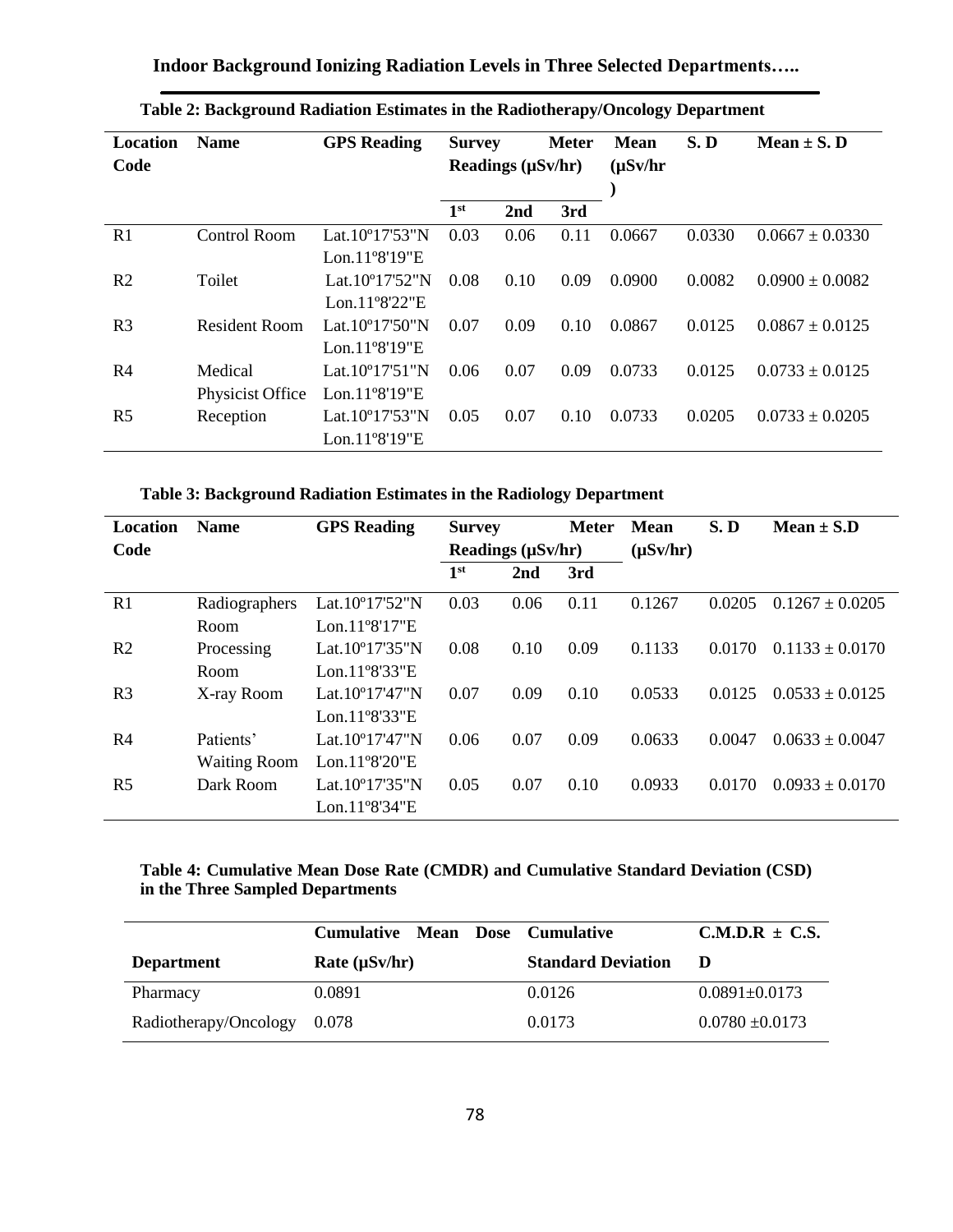# **Discussion**

In the department of pharmacy, mean values ranged from  $0.0367\pm0.0047$  to  $0.1467\pm0.0125$   $\mu$ Sv/hr as seen in table 1. The aseptic room (compounding unit) in this department records the highest overall mean value  $(0.1467 \pm 0.0125 \text{ }\mu\text{Sv/hr})$ . This is probably due to the reagents used in compounded sterile preparations whose components include ingredients used in drug manufacturing including those that may not appear on the drug label. The average mean value in the department is  $0.0891 \pm 0.0126$ µSv/hr as seen in table 4.

The radiotherapy/oncology department has the lowest cumulative mean value  $(0.0780 \pm 0.0173 \text{ µSv/hr})$  as seen in table 4 and Figures 1. The mean value ranged from 0.0667 $\pm$ 0.0330 to 0.0900 $\pm$ 0.0082 uSv/hr as shown in table 2. The control room's low dose rate might be attributed to the adequate shielding barrier, especially against the brachytherapy room. In totality, the low mean value in the radiotherapy/oncology department could be as a result of the fact that the brachytherapy room has not been in use for almost six months as of the time of this report due to insufficient radiation source (Iridium-192) needed for treatment. However, a significant amount of background radiation was still recorded and this might be because of close proximity of the radiology department and is very much in operation.

In the radiology department, mean readings ranged from  $0.0533\pm0.0125$  to  $0.1267 \pm 0.0205$   $\mu$ Sv/hr are shown in table 3. Although, the cumulative mean value  $(0.0900\pm0.0143$   $\mu$ Sv/hr) shares an approximately equal amount with that of the pharmacy department (0.0891±0.0126 µSv/hr), as shown in table 4. Also, the radiation level in the pharmacy department especially the aseptic room (compounding unit) is higher than the background radiation exposure limit as this may likely pose a great health problem to the public and workers in the nearest future.

The results obtained in this study are quite lower than the results obtained by Achuka *et al.,* (2019) in radio diagnostic centers in the

south western part of Nigeria which showed that the mean background exposure in the sample centers, were found to vary from 0.137 to 0.183 *μSv/h*. Also results obtained in Kwali General Hospital by (James *et al.,*2015) showed that the dose equivalents ranged from 0.100±0.001 to 0.124±0.007 μSv/h with an average of  $0.107\pm0.003$  μSv/h for indoor measurement, these are quite similar to the results in the present study. The results revealed that the indoor dose levels in all the locations were far below the maximum permissible limit of 0.133 μSv/hr (ICRP maximum permissible limit) for the public. Hence, the radiation levels in these selected departments may not indicate any possible harm to the workers and public. These results can serve as a reference for estimating the indoor background radiation in other locations. All mean values are within the reference limit, this study still recommends continual periodic area monitoring to ensure that radiation levels remain within the recommended limit.

The assessment of the indoor background ionizing radiation level in the pharmacy, radiotherapy/oncology, and pharmacy departments of Federal Teaching Hospital, Gombe has been carried out. The mean dose rates in those departments were determined. The results obtained showed that ALARA (As Low as Reasonably Achievable) procedures were continually obeyed in the sampled departments since all mean values were all within the 0.133 μSv/hr reference limit.

# **Acknowledgements**

This research would not have been possible without the exceptional support of Dr. Yahaya Salisu Sadiq (Chief Medical Physicist, FTHG), Hajiya Farida Bala Mashi and the HODs of the various departments used for this research, all of which were very helpful in gaining accessibility to various selected departments and provision of survey meters to support the field measurements.

# **References**

Abubakar, A., Sadiq, A.A., Musa, M.G., Hassan, J and Malgwi, D.F. (2017). Assessment of Indoor Ionizing Radiation